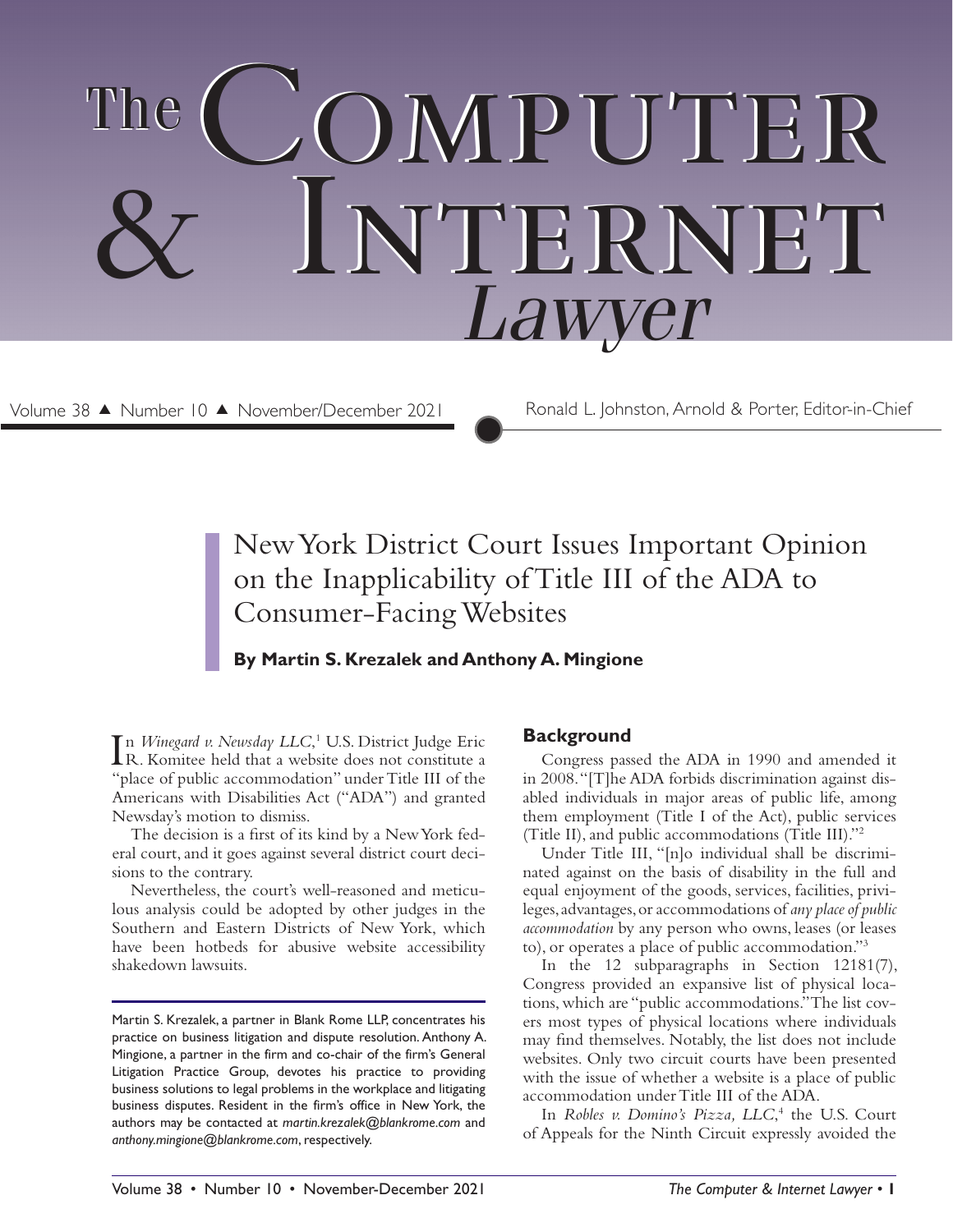issue of whether a website was itself a public accommodation<sup>5</sup> and instead embraced a "nexus" standard, holding that the ADA applied to Dominos website and app only because they "connected customers to the goods and services of *Domino's physical restaurants*."6

In contrast, last April, in *Gil v. Winn-Dixie Stores,*  Inc.,<sup>7</sup> the U.S. Court of Appeals for the Eleventh Circuit directly addressed the issue and held that the statutory language defining "public accommodations" was unambiguous and clear – it describes 12 types of locations, all of which were tangible, physical places. No intangible places or spaces, such as websites, are listed. The *Winn-Dixie* court thus concluded that "pursuant to the plain language of Title III of the ADA, public accommodations are limited to actual, physical places," and websites did not qualify.<sup>8</sup>

The U.S. Court of Appeals for the Second Circuit has never squarely resolved the question of whether a website constitutes a "place of public accommodation." But several district court judges within the circuit have opined that websites themselves were places of public accommodation under the ADA.9

While several New York federal judges have dismissed ADA website lawsuits on various grounds, prior to *Winegard*, no New York federal courts have directly held that the ADA does not apply to websites.

#### **The** *Winegard v. Newsday* **Decision**

*Winegard* involved a deaf plaintiff alleging that he visited Newsday's website to watch various videos but was unable to view them because the videos lacked closed captioning. The complaint alleged that Newsday's failure to provide closed captions for the benefit of deaf people violated the ADA.

Recognizing that he was not bound by the district court cases extending the application of the ADA to websites, Judge Komitee carefully analyzed the ADA's text and context as well as the history of the term "place of public accommodation." Applying strict constructionism, the court concluded that by its plain language, the ADA excludes websites of businesses with no public-facing, physical retail operations from the definition of public accommodations.

Noting that Congress could easily have said the ADA applies to "all businesses operating in interstate commerce," or all "retail" or "service" operations, the court reasoned that Congress's express limitation of the enumerated categories to physical places "was obviously deliberate." The plain language used by Congress demonstrated its decision to apply the ADA's anti-discrimination provision to physical places rather than business operations generally. The court also noted that, even accepting the premise that Congress could not have anticipated the internet when the ADA was passed (a dubious fact since the internet was already in development) there were countless other types of businesses operating outside of brick-and-mortar premises in 1990 (e.g., catalogs, mail-order, etc.). Nonetheless Congress still chose to list only physical places.

Moreover, the court observed, the ADA was amended in 2008. If websites had indeed been overlooked in the 1990 bill simply because the internet was in its infancy, Congress could have amended the definition to clarify their inclusion with the 2008 amendment. The fact that it did not demonstrates Congress's intent for the ADA not to apply to websites.

Most notably, Judge Komitee dismantled the basis for several New York district court judges' determinations that the Second Circuit precedent in *Pallozzi v. Allstate Life Insurance Co.*10 compelled extending the ADA to stand-alone websites. In *Pallozzi*, the Second Circuit applied the ADA to an insurance policy. But, as Judge Komitee correctly recognized, in that case there was no dispute that a physical "insurance office" qualified as a public accommodation. The sole issue is whether an insurance policy was a "good" or "service" of an insurance office so as to preclude an insurance office from denying that good or service to a customer because of his disability.

Judge Komitee thus rejected the notion that *Pallozzi* compelled an outcome at odds with the plain-reading of the ADA because, unlike in *Pallozzi*, Winegard had never alleged that Newsday operated a "public-facing, physical place in which newspapers or any other goods or services are sold."

#### *Winegard's* **Impact**

To be sure, the *Winegard v. Newsday LLC* decision is not binding on other judges in the Southern and Eastern Districts of New York. Nevertheless, ADA website accessibility defense lawyers will surely try (as they should) to get as much mileage as possible out of this landmark ruling. At a minimum, purely e-commerce businesses sued in New York federal courts now have another valid defense to add to the oft-employed traditional defenses like mootness, failure to plead a particularized injury, and lack of personal jurisdiction.

Additionally, because *Winegard* split from several previous New York federal courts on the issue of whether a website is a place of public accommodation, the odds that this critical issue may finally be addressed by the Second Circuit have significantly increased.

Finally, businesses with corresponding physical locations may not benefit much from the *Winegard* decision. The court's statement that a business' goods and services are not covered by the ADA unless and until the "place of